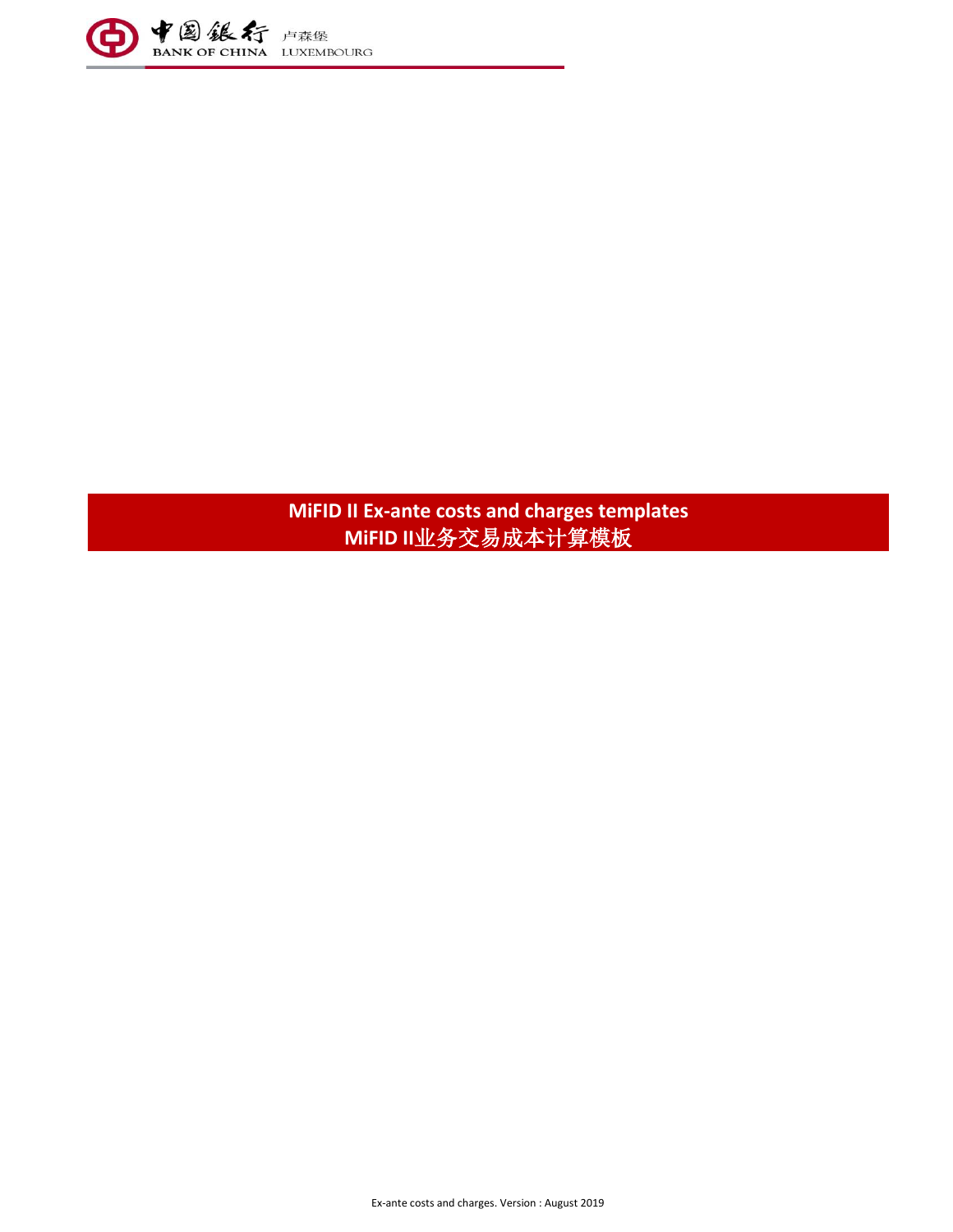

# **Ex-ante costs and charges: Equity Fund** 交易成本:股票基金

### **Investment assumptions:**

#### 投资假设

The average amount invested over the entire period in EUR: 20000 Buying (subscribing to ) an equity fund and selling it (redemption) after 5 years. The fund reinvests the dividends.

购买(申购)股票基金并在5年后卖出(赎回)。该基金将股息再投资。整个期间投入的平均金额 20000 欧元

The list of fees for this investment:

| 这项投资的费用清单                                                 |                    |
|-----------------------------------------------------------|--------------------|
| -Subscription fee:                                        | 3.00% min 50 EUR   |
| 申购费用                                                      |                    |
| -Redemption fee:                                          | 0%                 |
| 赎回费用                                                      |                    |
| -All fund annual costs and expenses* :                    | 1.9%               |
| 每年度的成本和费用                                                 |                    |
|                                                           | 0.30%              |
|                                                           |                    |
| - Custody fee % p.a. :<br>托管费 (年化)<br>$\overline{u}$<br>. | $\sim$ $\sim$<br>. |

\*Fund costs are embedded in the fund NAV (the price of the fund) and are estimates of the expected expenses during the year

基金成本包含在基金净资产值(基金的价格)中,是对一年内预期费用的估计

### **The summary of costs and associated charges related to this investment over a 5 year holding period is represented below 5**年持有期间与此投资相关的成本和费用摘要如下

| <b>Cost Type</b><br>成本类型                                                            | Rate<br>比率 | <b>EUR</b><br>欧元 |
|-------------------------------------------------------------------------------------|------------|------------------|
| Costs and associated charges for the investment service(s)<br>投资的服务成本和相关费用          | 4.50%      | 900              |
| Costs and associated charges related to the financial instrument<br>与金融产品有关的成本和相关费用 | 9.50%      | 1900             |
| <b>Total Costs and Charges</b><br>成本和费用总计                                           | 14.00%     | 2800             |

| The effect of costs and charges on the return per each year<br>成本和费用对每年回报率的影响 |            |       |            |                      |            |       |                                         |       |            |       |            |
|-------------------------------------------------------------------------------|------------|-------|------------|----------------------|------------|-------|-----------------------------------------|-------|------------|-------|------------|
| 3rd Year<br>2nd year<br>1st year                                              |            |       |            | 5th Year<br>4th Year |            |       | Cumulative effect of costs<br>on return |       |            |       |            |
|                                                                               | 第一年        |       | 第二年        | 第三年                  |            | 第四年   |                                         | 第五年   |            |       | 成本对回报的累计效应 |
| %                                                                             | <b>EUR</b> | %     | <b>EUR</b> | %                    | <b>EUR</b> | %     | <b>EUR</b>                              | %     | <b>EUR</b> | % p.a | <b>EUR</b> |
| 5.20%                                                                         | 1040       | 2.20% | 440        | 2.20%                | 440        | 2.20% | 440                                     | 2.20% | 440        | 2.59% | 2800       |



在此情况下,总成本和费用将会冲抵2.59%的平均年化回报。 In this scenario the total costs and charges will offset the return on average by 2.59% per year.

*This is only an illustration of a transaction and is a non-exhaustive representation of the possible scenarios on the financial instruments present in the investment portfolio. Depending on the investor's tax residency status, financial instruments may be subject to additional income taxes, for more details a qualified tax advice may be needed.* 

*In case of any discrepancy between the English version and the Chinese version, the English version shall prevail.*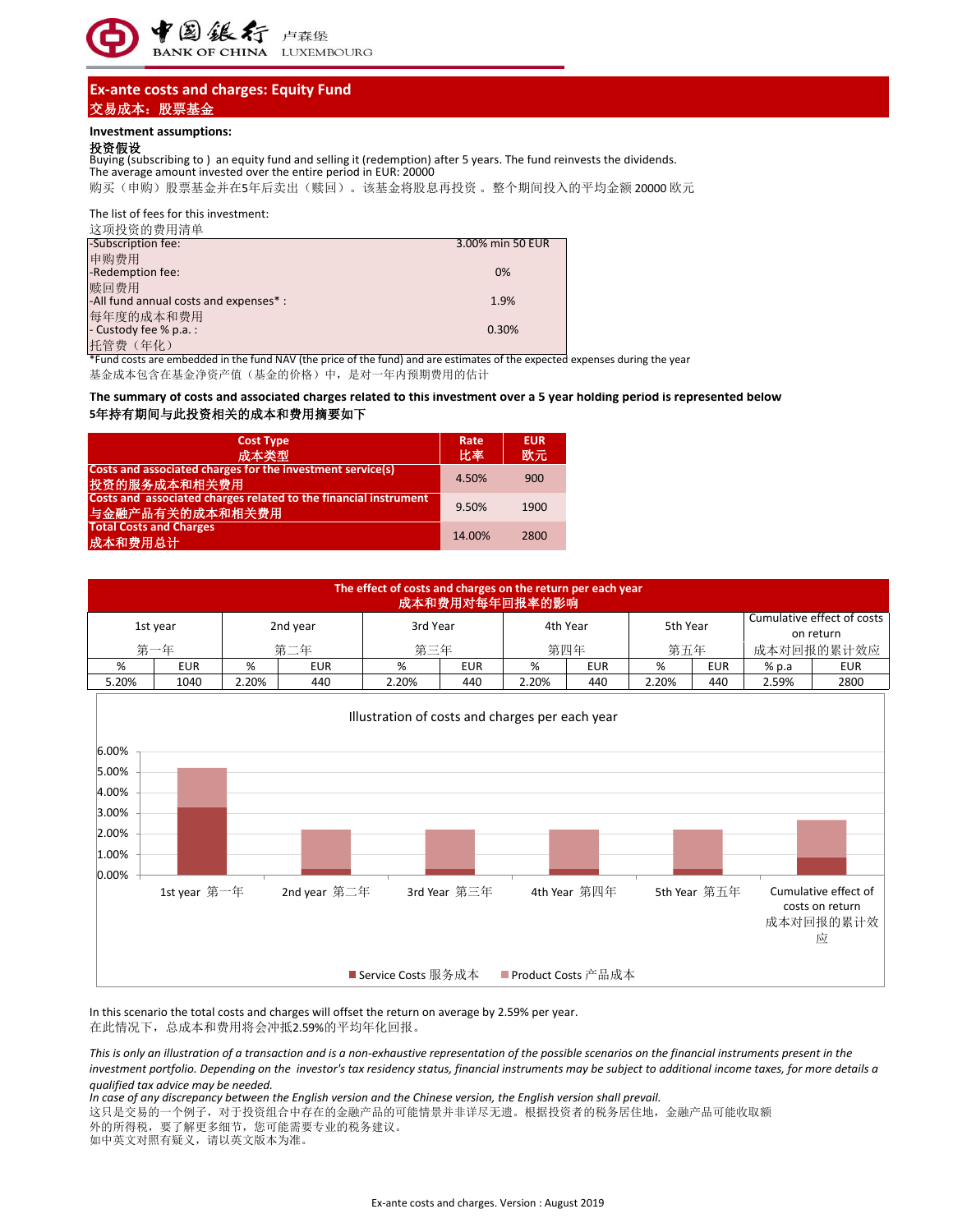

# **Ex-ante costs and charges: Mixed Fund** 交易成本:混合基金

### **Investment assumptions:**

### 投资假设

Buying (subscribing to ) a Mixed Fund and selling it (redemption) after 5 years. The fund reinvests both the dividends and the cupons The average amount invested over the entire period in EUR: 20000

购买(申购)混合基金并在5年后卖出(赎回)。该基金将股息和息票再投资。整个期间投入的平均金额 20000 欧元

The list of fees for this investment:

| 这项投资的费用清单                             |                  |
|---------------------------------------|------------------|
| -Subscription fee:                    | 3.00% min 50 EUR |
| 申购费用                                  |                  |
| -Redemption fee:                      | 0%               |
| 赎回费用                                  |                  |
| -All fund annual costs and expenses*: | 1.6%             |
| 每年度的成本和费用                             |                  |
| - Custody fee % p.a.:                 | 0.30%            |
| 托管费(年化)                               |                  |

\*Fund costs are embedded in the fund NAV (the price of the fund) and are estimates of the expected expenses during the year 基金成本包含在基金净资产值(基金的价格)中,是对一年内预期费用的估计

## **5**年持有期间与此投资相关的成本和费用摘要如下 **The summary of costs and associated charges related to this investment over a 5 year holding period is represented below**

| <b>Cost Type</b><br>成本类型                                                            | Rate<br>比率 | <b>EUR</b><br>欧元 |
|-------------------------------------------------------------------------------------|------------|------------------|
| Costs and associated charges for the investment service(s)<br>投资的服务成本和相关费用          | 4.50%      | 900              |
| Costs and associated charges related to the financial instrument<br>与金融产品有关的成本和相关费用 | 8.00%      | 1600             |
| <b>Total Costs and Charges</b><br>成本和费用总计                                           | 12.50%     | 2500             |

|                                  | The effect of costs and charges on the return per each year<br>成本和费用对每年回报率的影响 |      |     |       |     |          |          |       |                 |                      |            |
|----------------------------------|-------------------------------------------------------------------------------|------|-----|-------|-----|----------|----------|-------|-----------------|----------------------|------------|
| 3rd Year<br>2nd year<br>1st year |                                                                               |      |     |       |     | 4th Year | 5th Year |       | costs on return | Cumulative effect of |            |
|                                  | 第一年                                                                           |      | 第二年 |       | 第三年 |          | 第四年      |       | 第五年             |                      | 成本对回报的累计效应 |
| %                                | <b>EUR</b>                                                                    | %    | EUR | %     | EUR | %        | EUR      | %     | EUR             | $%$ p.a              | EUR        |
| 4.90%                            | 980                                                                           | .90% | 380 | 1.90% | 380 | l.90%    | 380      | 1.90% | 380             | 2.33%                | 2500       |



在此情况下,总成本和费用将会冲抵2.33%的平均年化回报。 In this scenario the total costs and charges will offset the return on average by 2.33% per year.

*This is only an illustration of a transaction and is a non-exhaustive representation of the possible scenarios on the financial instruments present in the investment portfolio. Depending on the investor's tax residency status, financial instruments may be subject to additional income taxes, for more details a qualified tax advice may be needed.* 

*In case of any discrepancy between the English version and the Chinese version, the English version shall prevail.*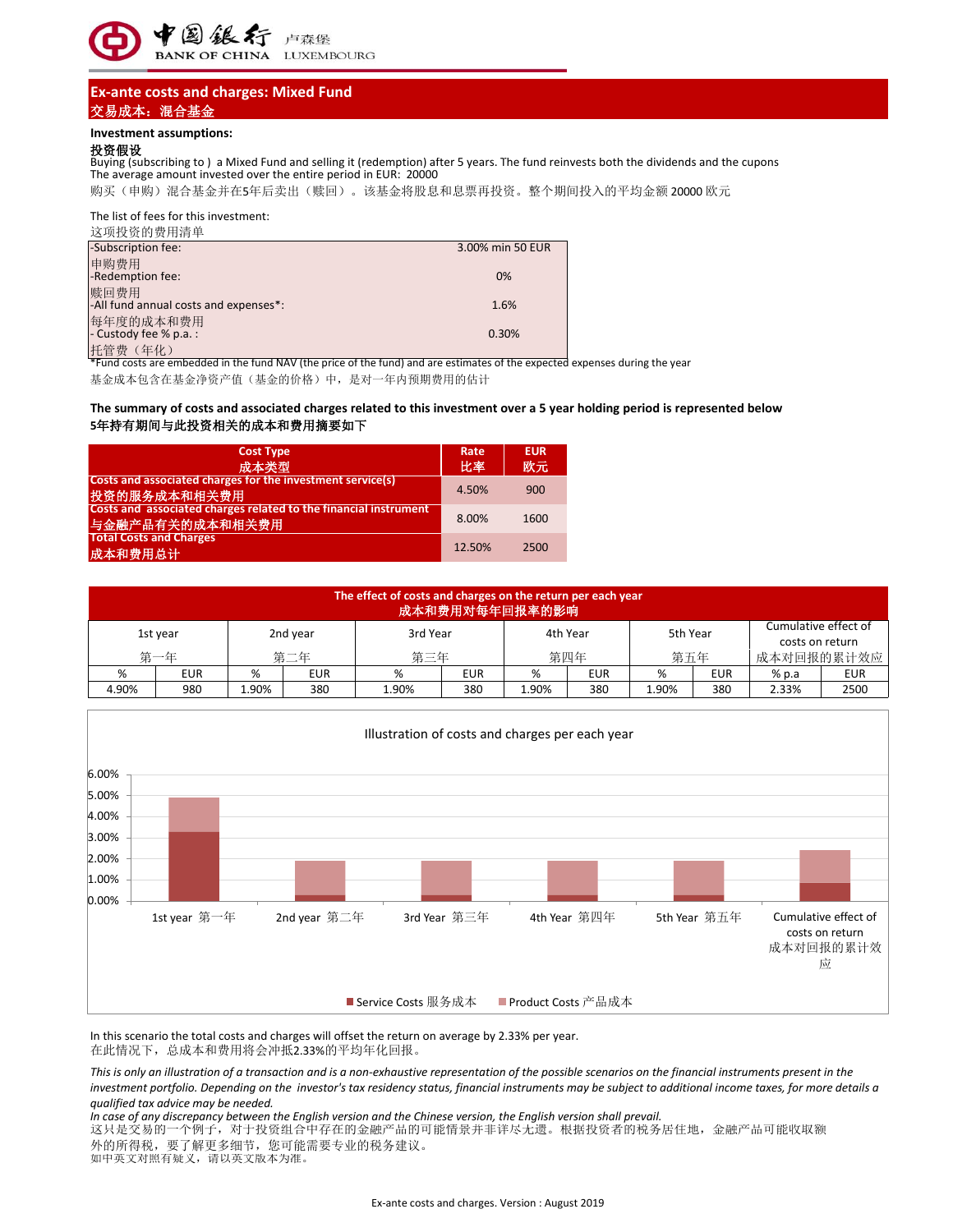

# **Ex-ante costs and charges: Bond Fund** 交易成本:债券基金

## **Investment assumptions:**

投资假设 Buying (subscribing to ) a Bond Fund and selling it (redemption) after 5 years.The fund reinvests the cupons The average amount invested over the entire period in EUR: 20000 购买(申购)债券基金并在5年后卖出(赎回)。该基金将息票再投资。整个期间投入的平均金额 20000 欧元

The list of fees for this investment:

| 这项投资的费用清单                              |                  |
|----------------------------------------|------------------|
| -Subscription fee:                     | 2.00% min 50 EUR |
| 申购费用                                   |                  |
| -Redemption fee:                       | 0%               |
| 赎回费用                                   |                  |
| -All fund annual costs and expenses* : | 1.2%             |
| 每年度的成本和费用                              |                  |
| - Custody fee % p.a.:                  | 0.30%            |
| 托管费 (年化)                               |                  |

\*Fund costs are embedded in the fund NAV (the price of the fund) and are estimates of the expected expenses during the year 基金成本包含在基金净资产值(基金的价格)中,是对一年内预期费用的估计

## **5**年持有期间与此投资相关的成本和费用摘要如下 **The summary of costs and associated charges related to this investment over a 5 year holding period is represented below**

| <b>Cost Type</b><br>成本类型                                                            | Rate<br>比率 | <b>EUR</b><br>欧元 |
|-------------------------------------------------------------------------------------|------------|------------------|
| Costs and associated charges for the investment service(s)<br>投资的服务成本和相关费用          | 3.50%      | 700              |
| Costs and associated charges related to the financial instrument<br>与金融产品有关的成本和相关费用 | 6.00%      | 1200             |
| <b>Total Costs and Charges</b><br>成本和费用总计                                           | 9.50%      | 1900             |

|                                                                               | The effect of costs and charges on the return per each year<br>成本和费用对每年回报率的影响 |       |              |                                                 |              |          |              |       |                                         |       |                                                           |
|-------------------------------------------------------------------------------|-------------------------------------------------------------------------------|-------|--------------|-------------------------------------------------|--------------|----------|--------------|-------|-----------------------------------------|-------|-----------------------------------------------------------|
|                                                                               | 2nd year<br>1st year                                                          |       | 3rd Year     |                                                 |              | 4th Year | 5th Year     |       | Cumulative effect of costs<br>on return |       |                                                           |
|                                                                               | 第一年                                                                           |       | 第二年          | 第三年                                             |              |          | 第四年          | 第五年   |                                         |       | 成本对回报的累计效应                                                |
| %                                                                             | <b>EUR</b>                                                                    | %     | <b>EUR</b>   | %                                               | <b>EUR</b>   | %        | <b>EUR</b>   | %     | <b>EUR</b>                              | % p.a | <b>EUR</b>                                                |
| 3.50%                                                                         | 700                                                                           | 1.50% | 300          | 1.50%                                           | 300          | 1.50%    | 300          | 1.50% | 300                                     | 1.80% | 1900                                                      |
| 4.00%<br>3.50%<br>3.00%<br>2.50%<br>2.00%<br>1.50%<br>1.00%<br>0.50%<br>0.00% | 1st year 第一年                                                                  |       | 2nd year 第二年 | Illustration of costs and charges per each year | 3rd Year 第三年 |          | 4th Year 第四年 |       | 5th Year 第五年                            |       | Cumulative effect of<br>costs on return<br>成本对回报的累计效<br>应 |
|                                                                               | ■ Product Costs 产品成本<br>■ Service Costs 服务成本                                  |       |              |                                                 |              |          |              |       |                                         |       |                                                           |

在此情况下,总成本和费用将会冲抵1.80%的平均年化回报。 In this scenario the total costs and charges will offset the return on average by 1.80% per year.

*This is only an illustration of a transaction and is a non-exhaustive representation of the possible scenarios on the financial instruments present in the investment portfolio. Depending on the investor's tax residency status, financial instruments may be subject to additional income taxes, for more details a qualified tax advice may be needed.* 

*In case of any discrepancy between the English version and the Chinese version, the English version shall prevail.*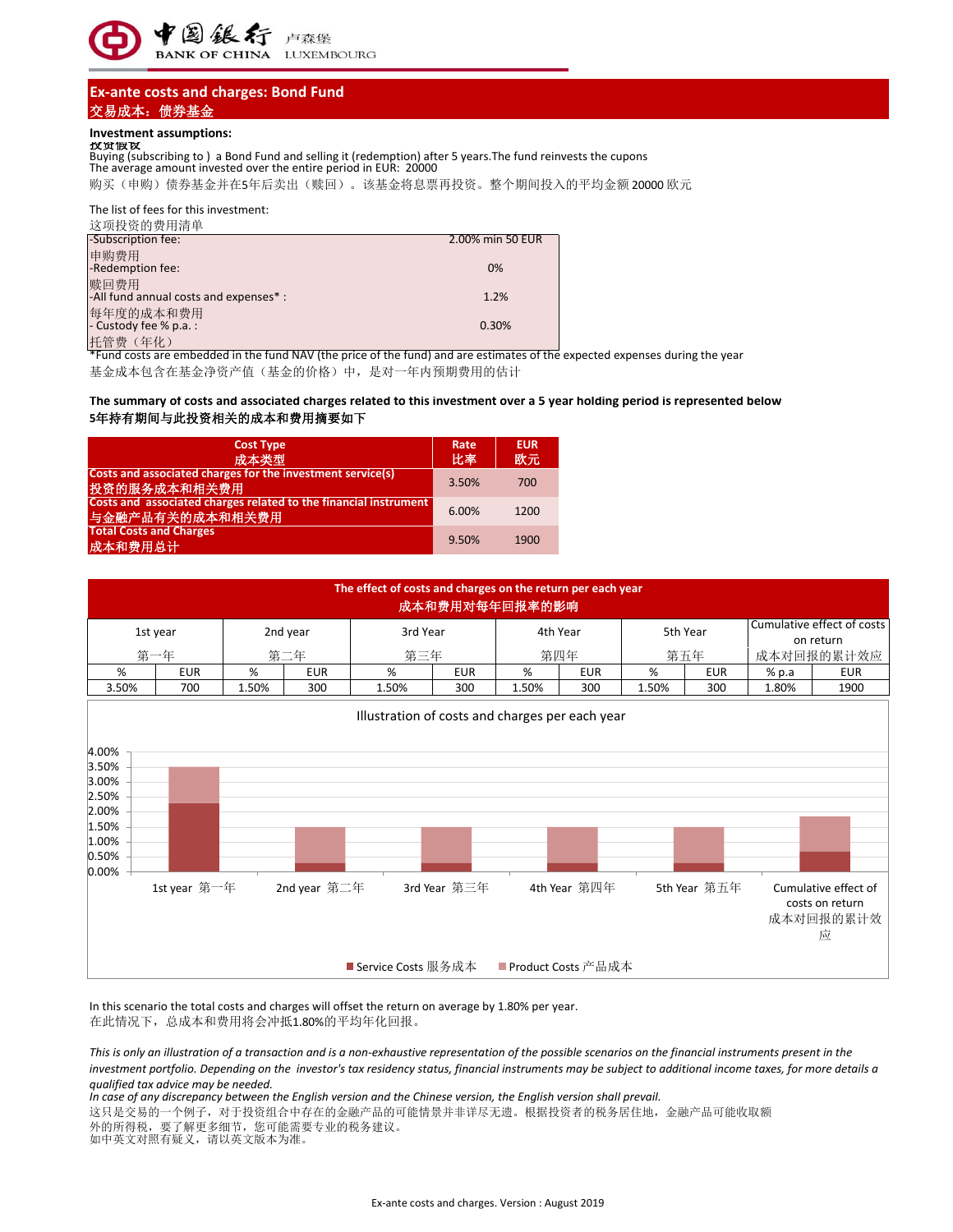

# **Ex-ante costs and charges: Money Market Fund** 交易成本:货币市场基金

### **Investment assumptions:**

### 投资假设

Buying (subscribing to ) a Money Market fund and selling it (redemption) after 5 years. The fund reinvests the cupons. The average amount invested over the entire period in EUR: 20000

购买(申购)债券基金并在5年后卖出(赎回)。 该基金投资了息票。 整个期间投入的平均金额 20000 欧元

The list of fees for this investment:

| 这项投资的费用清单                                |                  |
|------------------------------------------|------------------|
| - Subscription fee:                      | 1.00% min 50 EUR |
| 申购费用                                     |                  |
| - Redemption fee:                        | 0%               |
| 赎回费用                                     |                  |
| - All fund annual costs and expenses*. : | 1.0%             |
| 每年度的成本和费用                                |                  |
| $\blacksquare$ - Custody fee % p.a.:     | 0.30%            |
| 托管费(年化)                                  |                  |

\*Fund costs are embedded in the fund NAV (the price of the fund) and are estimates of the expected expenses during the year

基金成本包含在基金净资产值(基金的价格)中,是对一年内预期费用的估计

## **5**年持有期间与此投资相关的成本和费用摘要如下 **The summary of costs and associated charges related to this investment over a 5 year holding period is represented below**

| <b>Cost Type</b><br>成本类型                                                            | Rate<br>比率 | <b>EUR</b><br>欧元 |
|-------------------------------------------------------------------------------------|------------|------------------|
| Costs and associated charges for the investment service(s)<br>投资的服务成本和相关费用          | 2.50%      | 500              |
| Costs and associated charges related to the financial instrument<br>与金融产品有关的成本和相关费用 | 5.00%      | 1000             |
| <b>Total Costs and Charges</b><br>成本和费用总计                                           | 7.50%      | 1500             |

| The effect of costs and charges on the return per each year<br>成本和费用对每年回报率的影响 |            |          |            |          |            |          |     |          |            |         |                                         |
|-------------------------------------------------------------------------------|------------|----------|------------|----------|------------|----------|-----|----------|------------|---------|-----------------------------------------|
|                                                                               | 1st year   | 2nd year |            | 3rd Year |            | 4th Year |     | 5th Year |            |         | Cumulative effect of costs<br>on return |
|                                                                               | 第一年        |          | 第二年        |          | 第三年        |          | 第四年 |          | 第五年        |         | 成本对回报的累计效应                              |
| %                                                                             | <b>EUR</b> | %        | <b>EUR</b> | %        | <b>EUR</b> | %        | EUR | %        | <b>EUR</b> | $%$ p.a | <b>EUR</b>                              |
| 2.30%                                                                         | 460        | 1.30%    | 260        | 1.30%    | 260        | 1.30%    | 260 | 1.30%    | 260        | 1.44%   | 1500                                    |



在此情况下,总成本和费用将会冲抵1.44%的平均年化回报。 In this scenario the total costs and charges will offset the return on average by 1.44% per year.

*This is only an illustration of a transaction and is a non-exhaustive representation of the possible scenarios on the financial instruments present in the investment portfolio. Depending on the investor's tax residency status, financial instruments may be subject to additional income taxes, for more details a qualified tax advice may be needed.* 

*In case of any discrepancy between the English version and the Chinese version, the English version shall prevail.*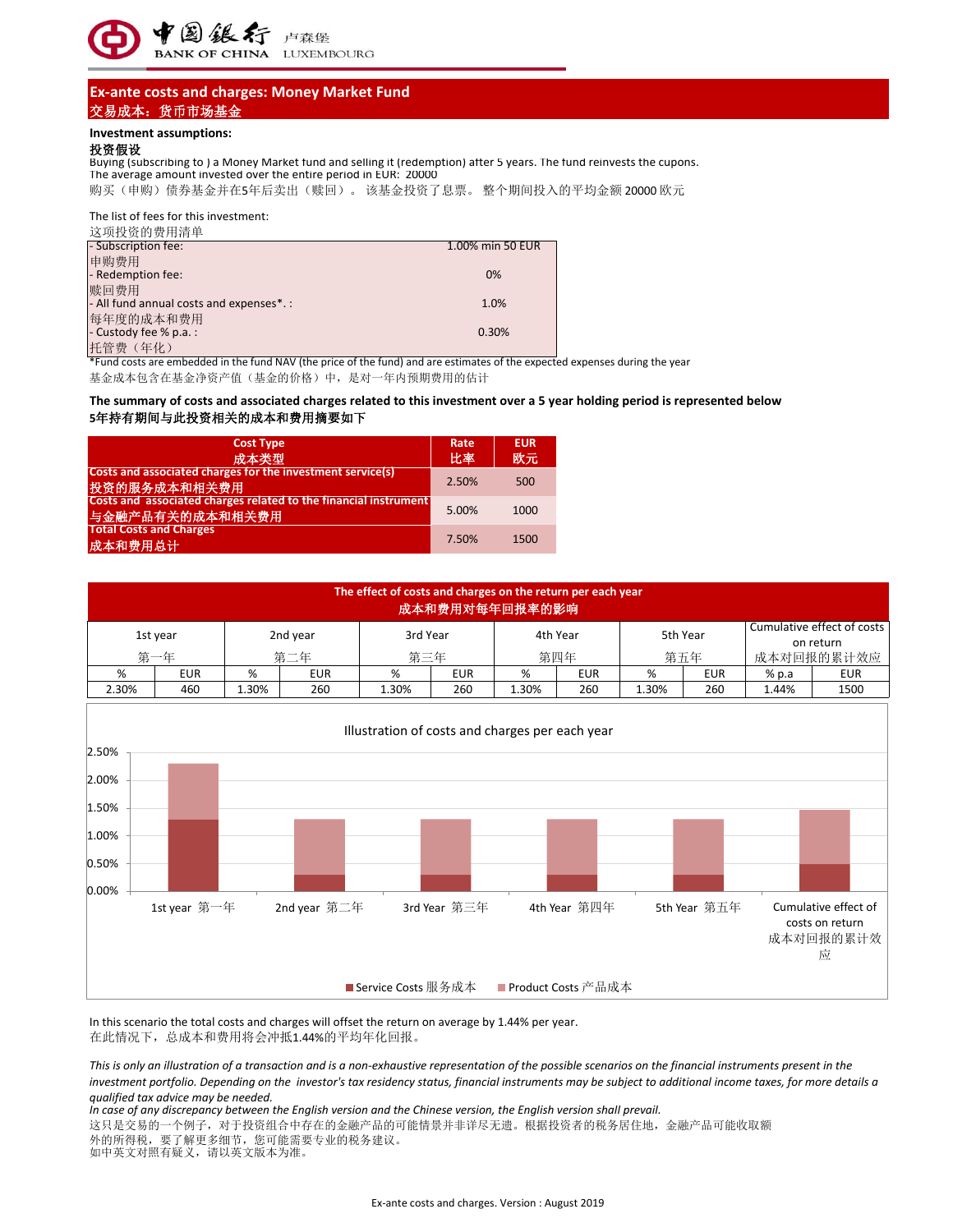

# **Ex-ante costs and charges: EUR Shares** 交易成本:欧洲股票

## **Investment assumptions:**

### 投资假设

Buying european shares (on Euronext Paris) and selling them after 5 years. The shares don't pay dividends 购买欧洲股票(巴黎泛欧交易所), 5年后卖出。该股票不分红。 整个期间投入的平均金额 20000 欧元 The average amount invested over the entire period in EUR: 20000

The list of fees for this investment:

| 这项投资的费用清单                            |                  |
|--------------------------------------|------------------|
| - Transaction fee (buy/sell):        | 0.80% min 30 EUR |
| 交易费(买/卖)                             |                  |
| - External brokerage fee (buy/sell): | 0.085%           |
| 外部经纪费 (买/卖)                          |                  |
| $\blacksquare$ - Custody fee % p.a.: | 0.30%            |
| 托管费 (年化)                             |                  |

## **The summary of costs and associated charges related to this investment over a 5 year holding period is represented below 5**年持有期间与此投资相关的成本和费用摘要如下

| <b>Cost Type</b><br>成本类型                                                            | Rate<br>比率 | <b>EUR</b><br>欧元 |
|-------------------------------------------------------------------------------------|------------|------------------|
| Costs and associated charges for the investment service(s)<br>投资的服务成本和相关费用          | 3.27%      | 654              |
| Costs and associated charges related to the financial instrument<br>与金融产品有关的成本和相关费用 | 0.00%      | $\Omega$         |
| <b>Total Costs and Charges</b><br>成本和费用总计                                           | 3.27%      | 654              |

|       | The effect of costs and charges on the return per each year<br>成本和费用对每年回报率的影响 |       |            |       |            |                                         |            |       |            |         |            |
|-------|-------------------------------------------------------------------------------|-------|------------|-------|------------|-----------------------------------------|------------|-------|------------|---------|------------|
|       | 5th Year<br>4th Year<br>3rd Year<br>2nd year<br>1st year                      |       |            |       |            | Cumulative effect of<br>costs on return |            |       |            |         |            |
|       | 第一年                                                                           | 第二年   |            | 第三年   |            |                                         | 第四年        |       | 第五年        |         | 成本对回报的累计效应 |
| %     | <b>EUR</b>                                                                    | %     | <b>EUR</b> | %     | <b>EUR</b> | %                                       | <b>EUR</b> | %     | <b>EUR</b> | $%$ p.a | <b>EUR</b> |
| 1.19% | 237                                                                           | 0.30% | 60         | 0.30% | 60         | 0.30%                                   | 60         | 1.19% | 237        | 0.64%   | 654        |



在此情况下,总成本和费用将会冲抵0.64%的平均年化回报。 In this scenario the total costs and charges will offset the return on average by 0.64% per year.

*This is only an illustration of a transaction and is a non-exhaustive representation of the possible scenarios on the financial instruments present in the investment portfolio. Depending on the investor's tax residency status, financial instruments may be subject to additional income taxes, for more details a qualified tax advice may be needed.* 

*In case of any discrepancy between the English version and the Chinese version, the English version shall prevail.*

这只是交易的一个例子,对于投资组合中存在的金融产品的可能情景并非详尽无遗。根据投资者的税务居住地,金融产品可能收取额 外的所得税,要了解更多细节,您可能需要专业的税务建议。

如中英文对照有疑义,请以英文版本为准。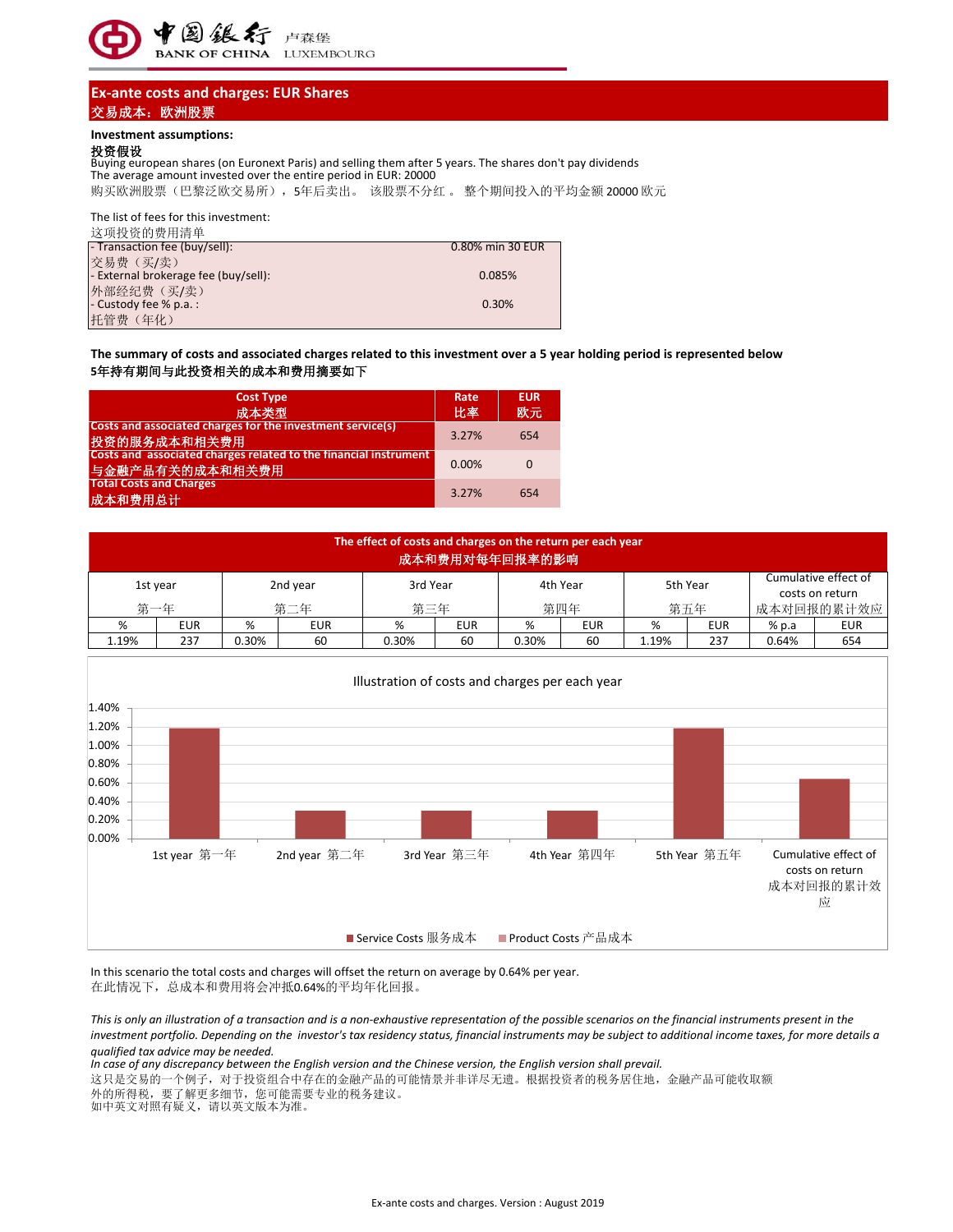

# **Ex-ante costs and charges: HKD Shares** 交易成本:香港股票

#### **Investment assumptions:**

### 投资假设

Buying shares on Honk Kong Stock Exchange(HKSE) and selling them after 5 years.The shares don't pay dividends. The average amount invested over the entire period in HKD: 200000

购买香港股票(香港联合交易所),5年后卖出 。 该股票不分红 。 整个期间投入的平均金额 200000 港币

#### The list of fees for this investment:

| 这项投资的费用清单                                             |                   |
|-------------------------------------------------------|-------------------|
| - Transaction fee (buy/sell):                         | 0.80% min 300 HKD |
| 交易费(买/卖)<br>- HKSE Stamp Duty (buy/sell):             | 0.100%            |
| 香港印花税 (买/卖)<br>- HKSE Trading fee (buy/sell):         | 0.005%            |
| 香港交易及结算所交易费(买/卖<br>- HKSE Transaction Levy (buy/sell) | 0.0027%           |
| 交易征费 (买/卖)<br>- Custody fee % p.a.:                   | 0.30%             |
| 托管费 (年化)                                              |                   |

### **The summary of costs and associated charges related to this investment over a 5 year holding period is represented below 5**年持有期间与此投资相关的成本和费用摘要如下

| <b>Cost Type</b><br>成本类型                                                            | Rate<br>比率 | <b>HKD</b><br>港币 |
|-------------------------------------------------------------------------------------|------------|------------------|
| Costs and associated charges for the investment service(s)<br>投资的服务成本和相关费用          | 3.32%      | 6630.8           |
| Costs and associated charges related to the financial instrument<br>与金融产品有关的成本和相关费用 | 0.00%      | 0                |
| <b>Total Costs and Charges</b><br>成本和费用总计                                           | 3.32%      | 6630.8           |

| The effect of costs and charges on the return per each year<br>成本和费用对每年回报率的影响 |                                                 |       |              |                      |              |                      |              |       |              |            |                                                           |
|-------------------------------------------------------------------------------|-------------------------------------------------|-------|--------------|----------------------|--------------|----------------------|--------------|-------|--------------|------------|-----------------------------------------------------------|
|                                                                               | 1st year                                        |       | 2nd year     | 3rd Year             |              | 4th Year             |              |       | 5th Year     |            | Cumulative effect of costs<br>on return                   |
|                                                                               | 第一年                                             |       | 第二年          | 第三年                  |              | 第四年                  |              | 第五年   |              | 成本对回报的累计效应 |                                                           |
| %                                                                             | <b>HKD</b>                                      | $\%$  | <b>HKD</b>   | %                    | <b>HKD</b>   | %                    | <b>HKD</b>   | $\%$  | <b>HKD</b>   | % p.a      | <b>HKD</b>                                                |
| 1.21%                                                                         | 2415.4                                          | 0.30% | 600          | 0.30%                | 600          | 0.30%                | 600          | 1.21% | 2415.4       | 0.65%      | 6630.8                                                    |
| 1.40%<br>1.20%<br>1.00%<br>0.80%<br>0.60%<br>0.40%                            | Illustration of costs and charges per each year |       |              |                      |              |                      |              |       |              |            |                                                           |
| 0.20%                                                                         |                                                 |       |              |                      |              |                      |              |       |              |            |                                                           |
| 0.00%                                                                         | 1st year 第一年                                    |       | 2nd year 第二年 | ■ Service Costs 服务成本 | 3rd Year 第三年 | ■ Product Costs 产品成本 | 4th Year 第四年 |       | 5th Year 第五年 |            | Cumulative effect of<br>costs on return<br>成本对回报的累计效<br>应 |

在此情况下,总成本和费用将会冲抵0.65%的平均年化回报。 In this scenario the total costs and charges will offset the return on average by 0.65% per year.

*This is only an illustration of a transaction and is a non-exhaustive representation of the possible scenarios on the financial instruments present in the investment portfolio. Depending on the investor's tax residency status, financial instruments may be subject to additional income taxes, for more details a qualified tax advice may be needed.* 

*In case of any discrepancy between the English version and the Chinese version, the English version shall prevail.*